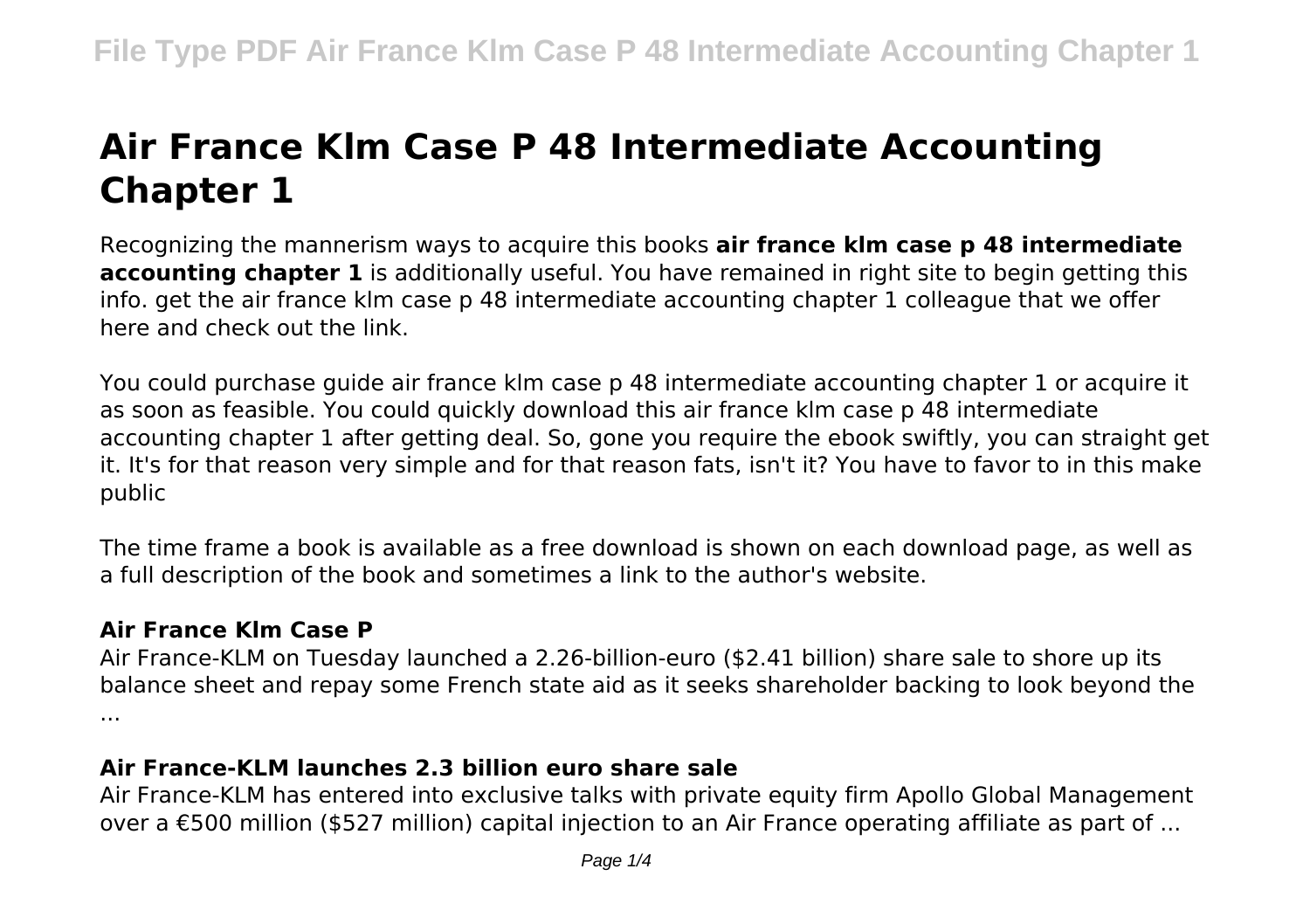## **Air France-KLM in talks with Apollo over €500m capital injection**

Air France-KLM launches a €2.256 billion rights issue to be subscribed in cash and/or by offsetting claims The Company is continuing to strengthen its balance sheet and accelerates the repayment ...

#### **Air France-KLM launches a €2.256 billion rights issue to be subscribed in cash and/or by offsetting claims**

The 10-year Treasury yield, which moves with economic growth and interest rate expectations, fell 0.09 percentage points to 2.76 per cent, its biggest one-day rally in price since late April.

# **Live news updates from May 24: Glencore to plead guilty to bribery charges, UK regulator warns of 40% rise in energy price cap**

French container shipping firm, CMA CGM Group, said it would take a stake in Air France-KLM as part of a deal to ... Danish shipping giant A.P. Moller-Maersk spent \$644 million last year to ...

# **French shipping firm to take stake in Air France-KLM in air cargo expansion**

Air France-KLM (AFRAF.PK) launched a 2.256 billion euros rights issue to existing shareholders to strengthen its balance sheet and ...

#### **Air France-KLM Launches EUR 2.256 Bln Euros Rights Issue**

(Bloomberg) -- Air France-KLM plans to sell about 2.26 billion euros (\$2.4 billion) of new shares to shore up its balance sheet and repay a chunk of the state aid that helped the carrier survive ...

## **Air France-KLM to Sell \$2.4 Billion New Shares to Cut Debt**

Air France-KLM Launches Rights Issue to Repay State Aid ... Zuckerberg Is Sued by D.C. Attorney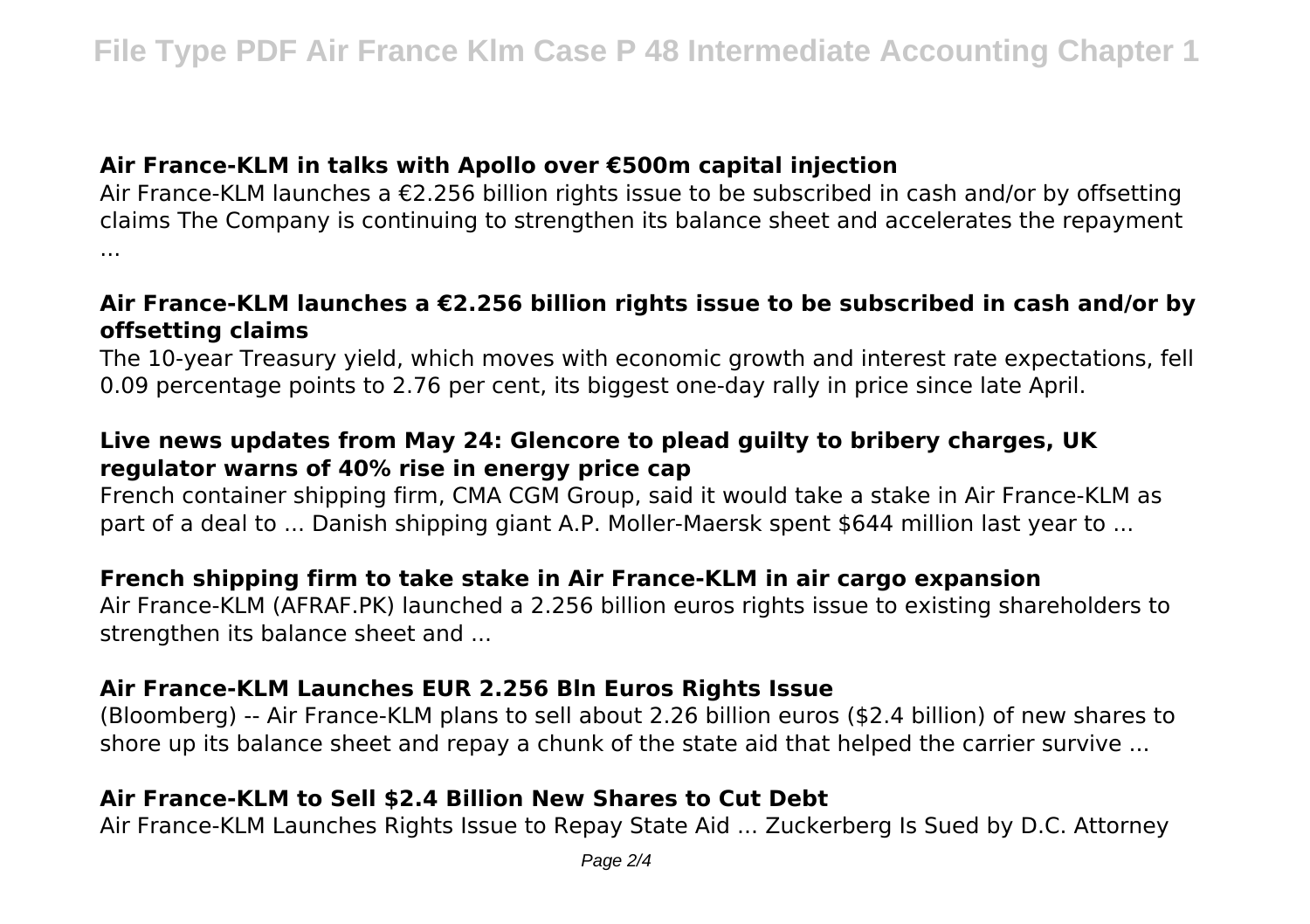General The case marks the second time Washington, D.C.'s Karl Racine has pursued legal action ...

## **News Highlights: Top Company News of the Day**

Air France-KLM Group (AFRAF.PK) announced Friday that it has entered into exclusive discussions with Apollo Global Management regarding the injection of 500 million euros of capital to an operating ...

## **Air France-KLM In Talks With Apollo Global For EUR 500 Mln Capital Injection Into Affiliate**

FILE PHOTO: Cool boxes are being transported by airplane at the Schiphol Airport as Air France-KLM's cargo operations ... income countries without delay in case of a new pandemic, but said the ...

#### **Drugmakers propose swift pandemic response benefiting poorer countries**

Air France-KLM on Tuesday launched a 2.26-billion-euro (\$2.41 billion) share sale to shore up its balance sheet and repay some French state aid as it seeks shareholder backing to look beyond the ...

## **Air France-KLM launches 2.3 bln euro share sale**

Air France-KLM launches a €2.256 billion rights issue to be subscribed in cash and/or by offsetting claims The Company is continuing to strengthen its balance sheet and accelerates the repayment  $of \dots$ 

## **Air France-KLM launches a €2.256 billion rights issue to be subscribed in cash and/or by offsetting claims**

(Bloomberg) -- Air France-KLM plans to sell about 2.26 billion euros (\$2.4 billion) of new shares to